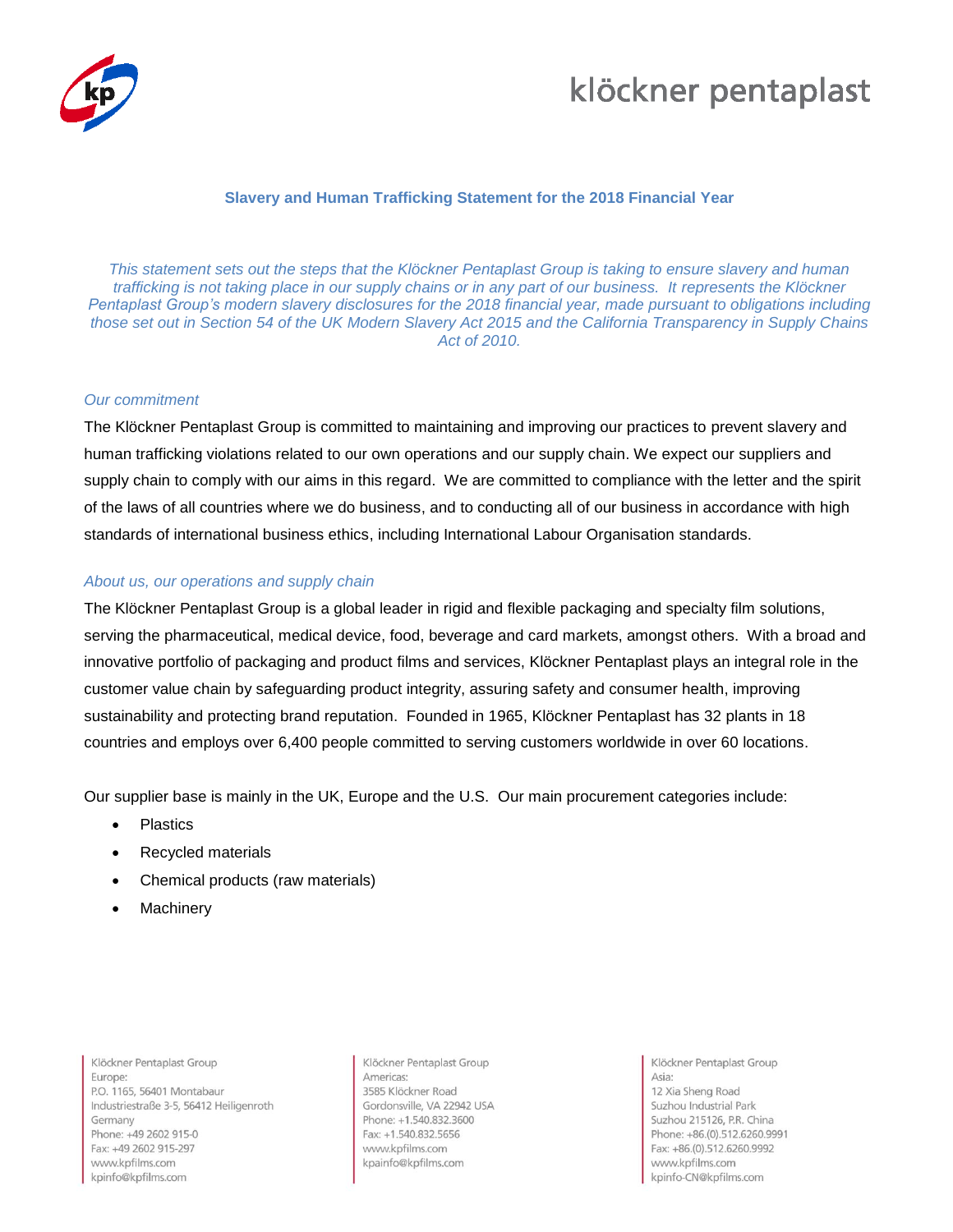

## klöckner pentaplast

#### *Klöckner Pentaplast's slavery and human trafficking risks*

Klöckner Pentaplast Group has been awarded a Silver rating from respected independent ratings agency EcoVadis, which found that overall, our practices across a range of metrics (including labor and human rights standards and ethics) place us in the top 30% of suppliers within the plastics manufacturing industry. Nonetheless, we also understand that no supply chain is free from modern slavery risk.

## *Our policies and practices*

The following sets our direction to manage modern slavery risks in our business and supplier base:

- Klöckner Pentaplast is committed to the prevention of modern slavery, servitude, human trafficking, or any forced or compulsory labor anywhere in our supply chain, and we expect our suppliers, vendors, and other third parties to take steps to prevent such practices occurring in their own businesses or supply chains. We will immediately take steps to cease business with any third party which we discover to be complicit in such practices, and will make any required reports to the relevant authorities.
- We have adopted and are in the process of implementing a revised and updated Code of Business Conduct and Ethics (the *kp Code*) that contains specific provisions addressing human rights, labor and business conduct and expressly states our commitment to the prevention of modern slavery, servitude, human trafficking, and any forced or compulsory labor. Any employee who violates the kp Code will be subject to disciplinary action, up to and including termination of employment. The kp Code also expresses our expectation that Klöckner Pentaplast suppliers, consultants, agents, distributors, vendors, and other third party representatives will commit to compliance with the kp Code, and therefore also to the modern slavery standards set out therein.
- Our whistleblowing policy encourages and enables staff to report anything of concern and explains how they can do so confidentially and anonymously (if preferred). We do not permit retaliation of any kind against employees or other persons for complaints submitted in good faith. Additionally, no employee will be adversely affected or disciplined by the Company because the employee refuses to carry out a directive which, in fact, constitutes a violation of any laws or the kp Code.
- During the past year, we provided key members of our global and local purchasing teams with training on modern slavery and human trafficking; educating them on the subject and reiterating the requirements of the kp Code to prevent all forms of modern slavery, servitude, human trafficking, or any forced or compulsory labor. We also began working with our risk management department to incorporate modern slavery and human trafficking indicators into our supplier auditing program.